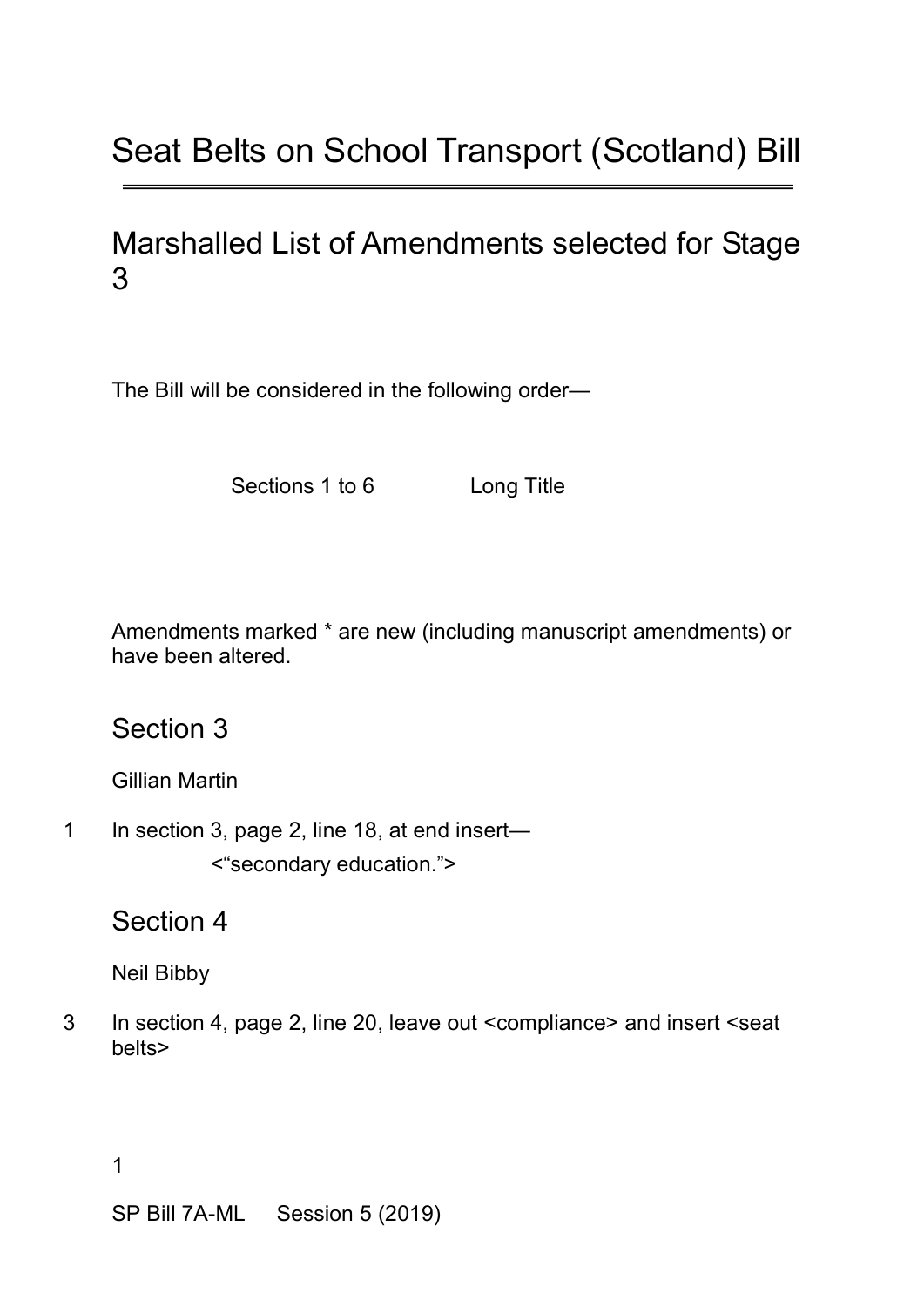Neil Bibby

4 In section 4, page 2, line 22, leave out <compliance> and insert <seat belts>

Neil Bibby

5 In section 4, page 2, line 23, after <taken> insert <—  $(a)$ 

Neil Bibby

- 6 In section 4, page 2, line 23, at the end insert <, and
	- (b) to promote and to assess the wearing of seat belts by pupils carried by the authority's dedicated school transport services.>

Neil Bibby

7 In section 4, page 2, line 24, leave out <compliance> and insert <seat belts>

## After section 4

Neil Bibby

8 After section 4, insert—

<Guidance on wearing of seat belts

- (1) The Scottish Ministers must publish guidance about the steps which a school authority may take to promote and to assess the wearing of seat belts by pupils carried by the authority's dedicated school transport services.
- (2) A school authority must have regard to such guidance.
- (3) Before publishing such guidance, the Scottish Ministers must consult—
	- (a) such persons as they consider to be representative of school authorities, and
	- (b) such other persons as they consider appropriate.>